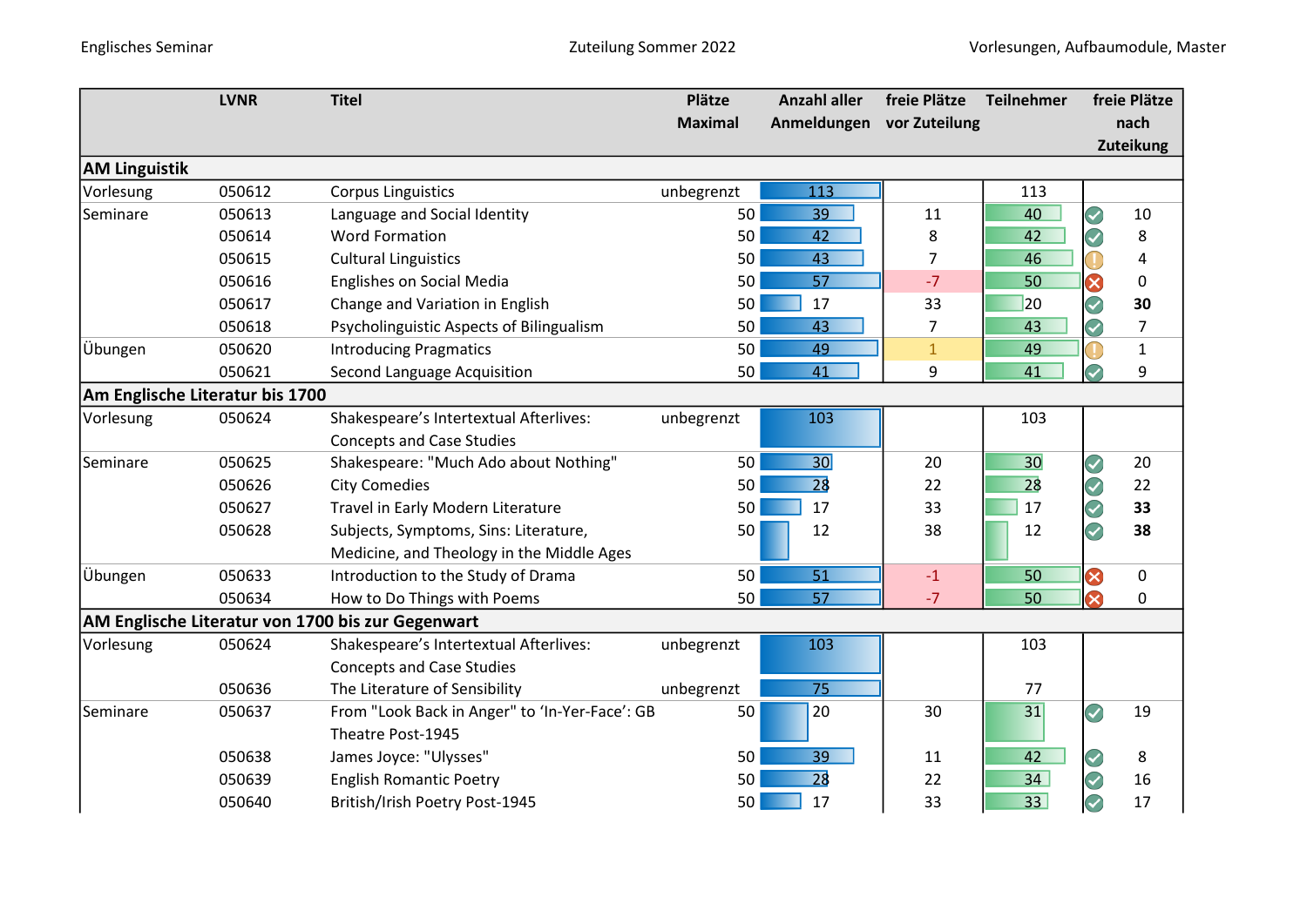|                                 | 050641                     | <b>Metahistorical Fiction</b>                                                                                            | 50<br>$\Box$ 21       | 29    | 32<br>$\color{blue}\mathcal{Q}$ | 18          |
|---------------------------------|----------------------------|--------------------------------------------------------------------------------------------------------------------------|-----------------------|-------|---------------------------------|-------------|
|                                 | 050642                     | Women and the Great War                                                                                                  | 50<br>99              | $-49$ | ⊗<br>50                         | 0           |
| Übungen                         | 050633                     | Introduction to the Study of Drama                                                                                       | 51<br>50              | $-1$  | ⊗<br>50                         | 0           |
|                                 | 050634                     | How to Do Things with Poems                                                                                              | 50<br>57              | $-7$  | $\infty$<br>50                  | 0           |
|                                 | AM Amerikanische Literatur |                                                                                                                          |                       |       |                                 |             |
| Vorlesung                       | 050646                     | US Literary and Cultural Practices in the Long<br>20th Century                                                           | 227<br>unbegrenzt     |       | 227                             |             |
| Seminare                        | 050647                     | African-American Science Fiction: Octavia<br><b>Butler and Samuel Delany</b>                                             | 50<br>23              | 27    | 29<br>Ø                         | 21          |
|                                 | 050648                     | The African American Novel                                                                                               | 30 <sup>l</sup><br>50 | 20    | 31                              | 19          |
|                                 | 050649                     | American Literature of the First World War                                                                               | $\overline{2}4$<br>50 | 26    | 28                              | 22          |
|                                 | 050650                     | <b>Edgar Allan Poe</b>                                                                                                   | 41<br>50 <sub>1</sub> | 9     | Ø<br>45                         | 5           |
|                                 | 050655                     | "I miss you more than I remember you" -<br>Introduction to Contemporary South and<br>Southeast Asian American Literature | 66<br>50              | $-16$ | $\boldsymbol{\Omega}$<br>50     | $\mathbf 0$ |
| Übungen                         | 050656                     | Transnational Life Writing: American Selves<br><b>Beyond Borders</b>                                                     | 50<br>68              | $-18$ | Ø<br>50                         | $\mathbf 0$ |
| <b>AM Cultural Studies (GB)</b> |                            |                                                                                                                          |                       |       |                                 |             |
| Vorlesung                       | 050657                     | Renaissance Culture                                                                                                      | unbegrenzt<br>179     |       | 179                             |             |
| Seminare                        | 050642                     | Women and the Great War                                                                                                  | 99<br>50              | $-49$ | ⊗<br>50                         | 0           |
|                                 | 050659                     | <b>British Cold War Culture</b>                                                                                          | 50<br>53              | $-3$  | ⊗<br>50                         | 0           |
|                                 | 050660                     | <b>Scotland and Scottishness</b>                                                                                         | 50<br>52              | $-2$  | 49                              | 1           |
|                                 | 050661                     | Riots, Sabotage, Molotov Cocktails: Radical<br>Political Protest in the UK                                               | 50<br>52              | $-2$  | $\infty$<br>50                  | 0           |
|                                 | 050662                     | Snakes and Ladders: Social Mobility and Social<br>Identity in Britain                                                    | 2 <sub>5</sub><br>50  | 25    | 33                              | 17          |
| Übungen                         | 050664                     | <b>Cultural Political Economy: Understanding</b><br>How Hegemony Works                                                   | 50<br>41              | 9     | Q<br>41                         | 9           |
| <b>AM Cultural Studies (US)</b> |                            |                                                                                                                          |                       |       |                                 |             |
| Vorlesung                       | 050646                     | US Literary and Cultural Practices in the Long<br>20th Century                                                           | 227<br>unbegrenzt     |       | 227                             |             |
| Seminare                        | 050648                     | The African American Novel                                                                                               | 30<br>50              | 20    | 31                              | 19          |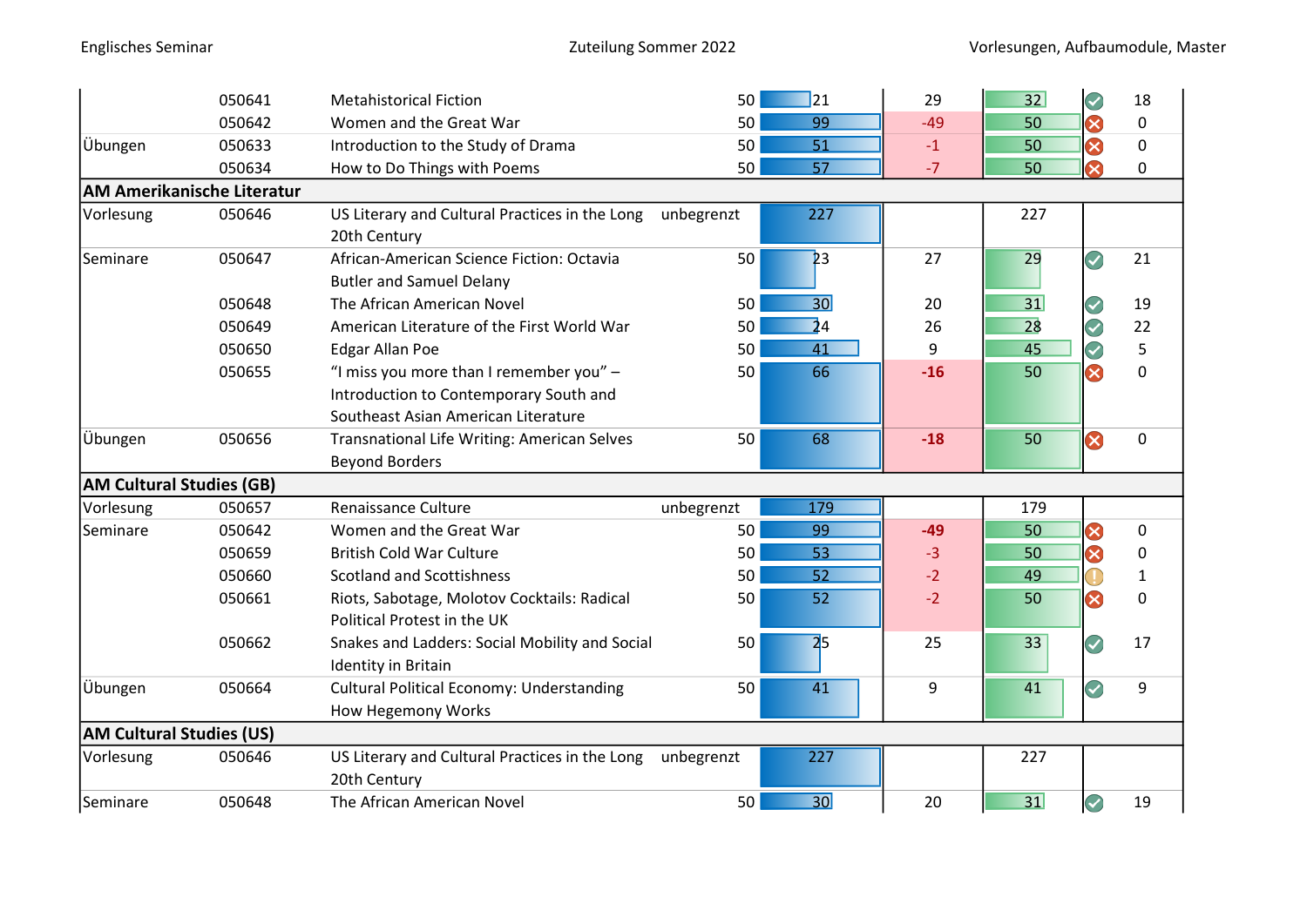|                      | 050655  | "I miss you more than I remember you" -        | 50<br>66              | $-16$          | ⊗<br>50                          | $\mathbf 0$  |
|----------------------|---------|------------------------------------------------|-----------------------|----------------|----------------------------------|--------------|
|                      |         | Introduction to Contemporary South and         |                       |                |                                  |              |
|                      |         | Southeast Asian American Literature            |                       |                |                                  |              |
|                      | 050663  | Utopia                                         | 50<br>117             | $-67$          | 50<br>Ø                          | 0            |
| Übungen              | 050656  | Transnational Life Writing: American Selves    | 50<br>68              | $-18$          | S<br>50                          | $\mathbf 0$  |
|                      |         | <b>Beyond Borders</b>                          |                       |                |                                  |              |
|                      | 050673  | <b>Critical Tele-Visions</b>                   | 50<br>97              | $-47$          | $\infty$<br>50                   | $\mathbf 0$  |
|                      |         | AM Fachsprachen/Fremdsprachenausbildung        |                       |                |                                  |              |
| Seminare             | 050685  | <b>Strategies of Conflict Management</b>       | 35<br>53              | $-18$          | ⊗<br>35                          | $\mathbf 0$  |
|                      | 050686  | From Globalisation 1.0 to Globalisation 4.0 in | $\overline{26}$<br>35 | 9              | ⊗<br>35                          | 0            |
|                      |         | <b>Business</b>                                |                       |                |                                  |              |
|                      | 050687  | <b>Science and Technology</b>                  | 26<br>35              | 9              | 35<br>8                          | $\pmb{0}$    |
|                      | 050688  | The Language of Medical English                | 40<br>35              | $-5$           | 3<br>35 <sub>2</sub>             | $\pmb{0}$    |
| FS Übungen           | 050690A | Business English I, Gruppe A                   | 40<br>35              | $-5$           | $\boldsymbol{\mathcal{R}}$<br>35 | $\mathbf 0$  |
|                      | 050690B | Business English I, Gruppe B                   | 35<br>57              | $-22$          | 0<br>35                          | $\pmb{0}$    |
|                      | 050690C | Business English I, Gruppe C                   | 35<br>45              | $-10$          | Ø<br>35                          | $\mathbf 0$  |
|                      | 050690D | Business English I, Gruppe D                   | 19<br>35              | 16             | 0<br>35 <sup>7</sup>             | 0            |
|                      | 050691A | Business English II, Gruppe A                  | 32<br>35              | $\overline{3}$ | 32                               | 3            |
|                      | 050691B | Business English II, Gruppe B                  | $\overline{2}5$<br>35 | 10             | 2 <sub>5</sub>                   | 10           |
|                      | 050691C | Business English II, Gruppe C                  | 20<br>35              | 15             | $\overline{20}$<br>Z             | 15           |
|                      | 050691D | Business English II, Gruppe D                  | 30<br>35              | 5 <sup>1</sup> | 30<br>Q                          | 5            |
|                      | 050692  | Legal English                                  | 35<br>70              | $-35$          | Ø<br>35                          | $\mathbf 0$  |
|                      | 050693  | <b>Technical English</b>                       | 35<br>56              | $-21$          | 0<br>35 <sub>2</sub>             | $\pmb{0}$    |
| FSA Übungen          | 050695B | Communication AM, Gruppe B                     | 51<br>50              | $-1$           | Œ<br>49                          | $\mathbf{1}$ |
|                      | 050695C | Communication AM, Gruppe C                     | $\overline{2}4$<br>50 | 26             | 26                               | 24           |
|                      | 050695D | Communication AM, Gruppe D                     | 50<br>18              | 32             | Ø<br>18                          | 32           |
|                      | 050696A | Grammar AM, Gruppe A                           | 50<br>54              | $-4$           | Ø<br>50                          | $\pmb{0}$    |
|                      | 050696B | Grammar AM, Gruppe B                           | 30<br>50              | 20             | Ø<br>34                          | 16           |
|                      | 050697A | Translation AM, Gruppe A                       | 33<br>50              | 17             | Ø<br>36                          | 14           |
|                      | 050697B | Translation AM, Gruppe B                       | 60<br>50              | $-10$          | Ø<br>50                          | $\mathbf 0$  |
|                      | 050697C | Translation AM, Gruppe C                       | 50<br>15              | 35             | 7<br>$\overline{20}$             | 30           |
| <b>MM Linguistik</b> |         |                                                |                       |                |                                  |              |
| Seminare             | 050702  | <b>Discourse Analysis and Pragmatics</b>       | 50<br>$10\,$<br>٠     | 40             | $\bigodot$<br>10                 | 40           |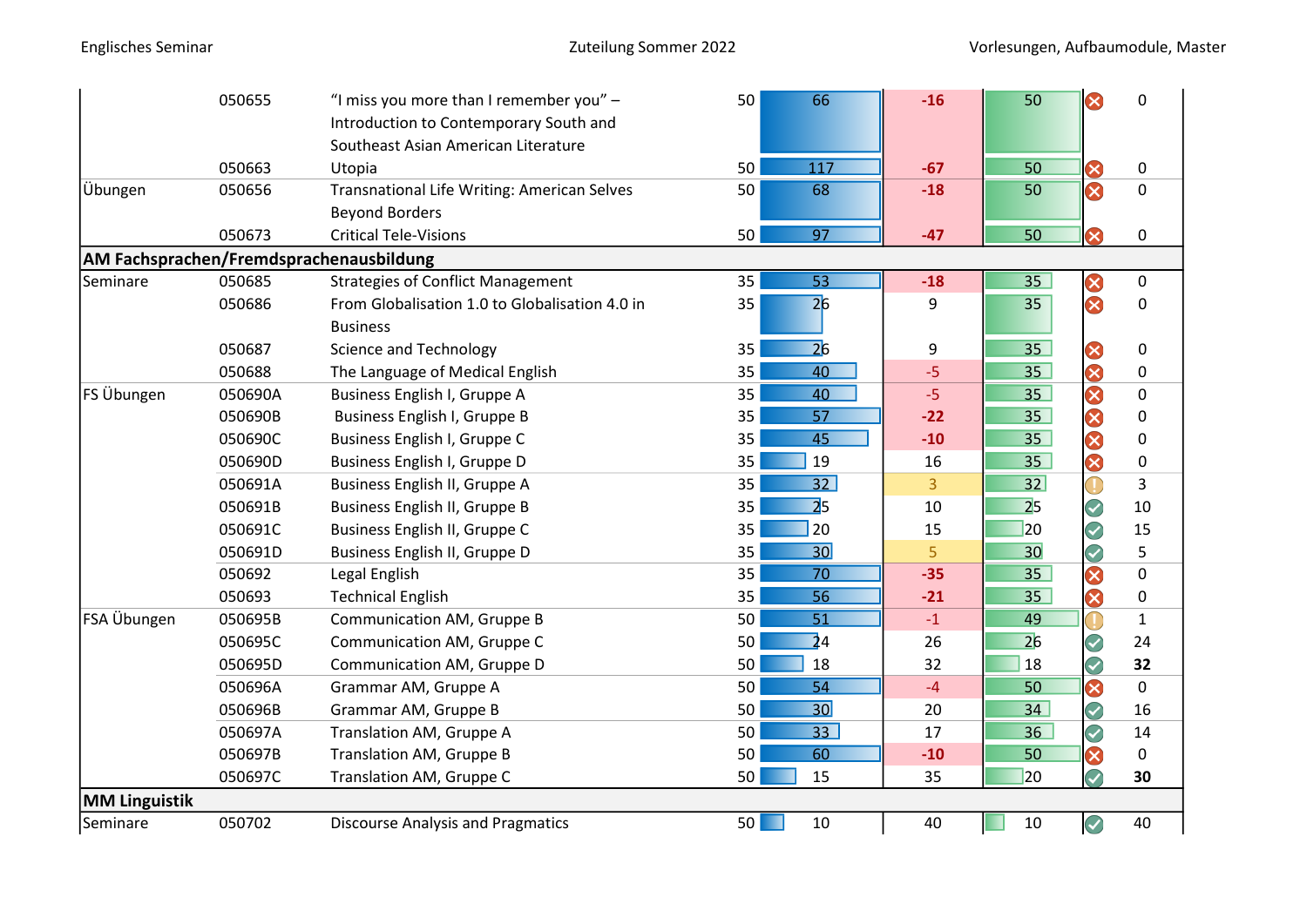|                          | 050703                            | Sociolinguistics                                  | 50<br>17              | 33 | Z<br>17<br>33                                    |
|--------------------------|-----------------------------------|---------------------------------------------------|-----------------------|----|--------------------------------------------------|
| Übungen                  | 050705                            | <b>Historical Pragmatics</b>                      | 50 <br>8<br>. .       | 42 | Ø<br>42<br>8                                     |
|                          | 050706                            | Linguistic Theory from Saussure to the 21st       | 28<br>50              | 22 | $\color{blue}\mathcal{Q}$<br>22<br>28            |
|                          |                                   | Century                                           |                       |    |                                                  |
|                          | MM Englische Literatur bis 1700   |                                                   |                       |    |                                                  |
| Seminare                 | 050707                            | Shakespeare's Odysseys                            | 50<br>H<br>9          | 41 | 40<br>10<br>J                                    |
|                          | 050708                            | Shakespeare's Intertextual Afterlives: Critical   | 12<br>50              | 38 | 38<br>12                                         |
|                          |                                   | Perspectives                                      |                       |    |                                                  |
|                          | 050709                            | Dungeons of the Mind: Prophecy and                | 50<br>9               | 41 | 42<br>8                                          |
|                          |                                   | Psychology in Medieval Literature                 |                       |    |                                                  |
|                          | 050710                            | Dark Feelings: Emotion Studies and Medieval       | 8<br>50               | 42 | 8<br>42                                          |
|                          |                                   | Literature                                        |                       |    |                                                  |
|                          |                                   | MM Englische Literatur von 1700 bis zur Gegenwart |                       |    |                                                  |
| Seminare                 | 050638                            | James Joyce: "Ulysses"                            | 39<br>50              | 11 | 42<br>8<br>Ø                                     |
|                          | 050708                            | Shakespeare's Intertextual Afterlives: Critical   | 12<br>50              | 38 | Q<br>50<br>0                                     |
|                          |                                   | Perspectives                                      |                       |    |                                                  |
|                          | 050713                            | <b>Popular and Literary Ballads</b>               | 50<br>12              | 38 | 38<br>12                                         |
| Übungen                  | 050717                            | The Sonnet through the Ages (18th to 20th         | 9<br>50               | 41 | 9<br>41                                          |
|                          |                                   | Centuries)                                        |                       |    |                                                  |
|                          | 050718                            | <b>British Short Stories</b>                      | 50<br>38              | 12 | 38<br>12                                         |
|                          | <b>MM Amerikanische Literatur</b> |                                                   |                       |    |                                                  |
| Seminare                 | 050721                            | The Ethnic Detective                              | 50<br>19              | 31 | $ 20\rangle$<br>30<br>$\boldsymbol{\mathcal{S}}$ |
|                          | 050724                            | The Wild, Wild West in Fiction and in Visual      | $2\dagger$<br>50      | 23 | 26<br>24                                         |
|                          |                                   | Media                                             |                       |    |                                                  |
| Übungen                  | 050717                            | The Sonnet through the Ages (18th to 20th         | 9<br>50               | 41 | 9<br>41                                          |
|                          |                                   | Centuries)                                        |                       |    |                                                  |
|                          | 050727                            | Listen Up! Sonic Dissent in African American      | 2 <sub>5</sub><br>50  | 25 | 25<br>25                                         |
|                          |                                   | Literature and Art                                |                       |    |                                                  |
| MM Cultural Studies (GB) |                                   |                                                   |                       |    |                                                  |
| Seminare                 | 050731                            | Verbatim                                          | $\overline{21}$<br>50 | 29 | $\overline{23}$<br>27<br>V                       |
|                          | 050732                            | Oxbridge Myths                                    | $\overline{26}$<br>50 | 24 | $\overline{2}4$<br>26                            |
| <b>Übungen</b>           | 050737                            | Hunger, Speed and Hedonism: Interwar              | 16<br>50              | 34 | 16<br>34                                         |